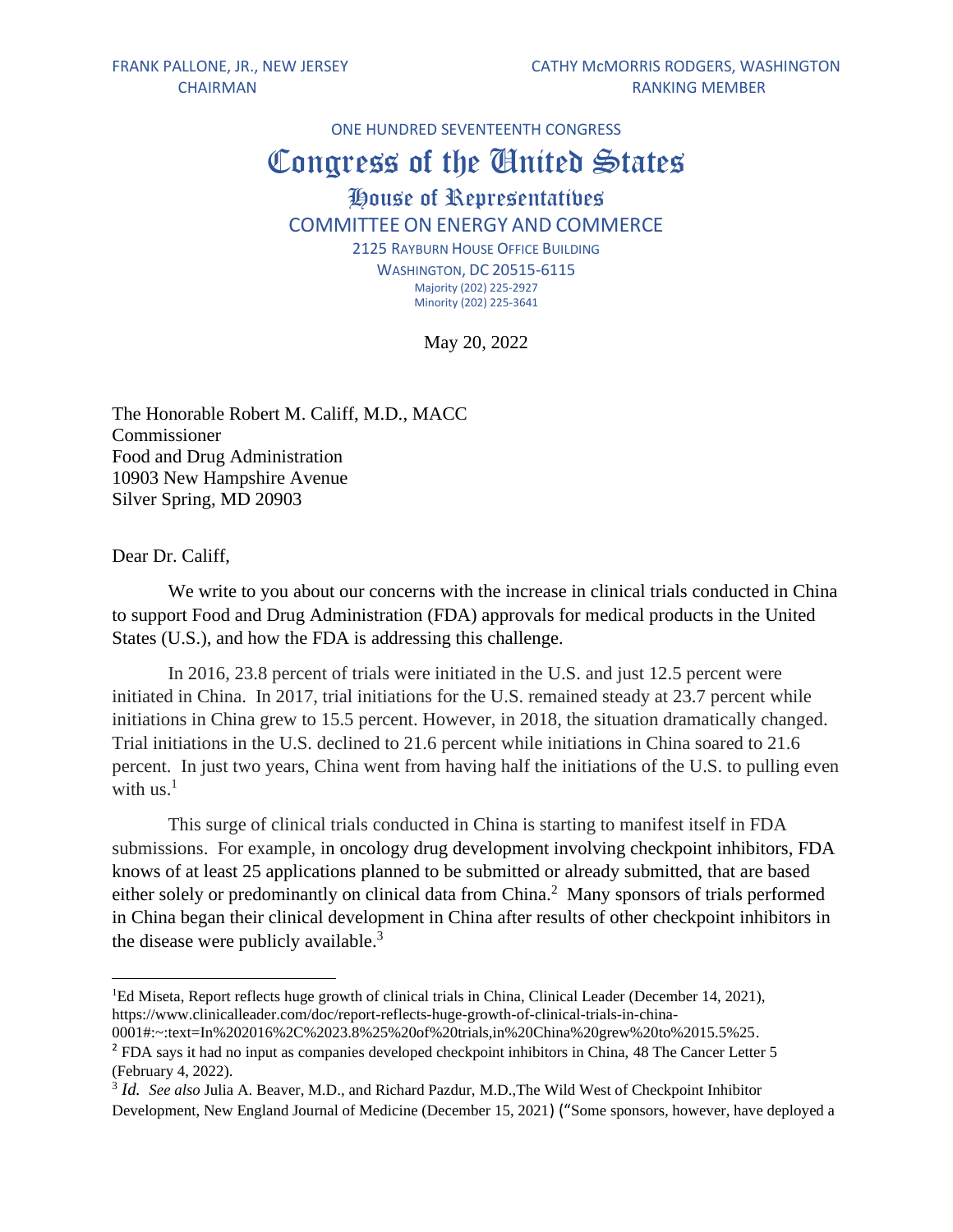Letter to The Honorable Robert M. Califf Page 2

The current "East to West" movement of clinical data is not mainly about innovation. Most drugs being discussed with the FDA are attempts to replicate known advances, also known as "me too" drugs, and do not fulfill an unmet medical need. These drugs are not biosimilar or generic drugs and, thus, are required to have complete clinical and non-clinical studies and manufacturing processes developed.<sup>4</sup> These drugs cannot rely on information generated by the already-approved checkpoint inhibitors. As such, there is a lot of redundancy and expense for questionable benefit.<sup>5</sup>

The first of these applications was considered by the agency's Oncologic Drugs Advisory Committee (ODAC) on February 10, 2022. The application involved a trial called ORIENT-11, which compared chemotherapy plus sintilimab, a PD-1 monoclonal antibody checkpoint inhibitor, to chemotherapy alone as initial treatment for metastatic non-small cell lung cancer. Because of the concerns over data from the Chinese clinical trial, the FDA's ODAC voted 14 to 1 in support of the agency's position that additional clinical trials demonstrating applicability to U.S. patients and U.S. medical care should be required prior to a final regulatory decision for the first such drug to be presented to the agency.<sup>6</sup>

Clinical data from China raises diversity issues for drugs in the U.S. market. As FDA officials Harpreet Singh and Richard Pazdur recently noted:

> Trials relying solely on enrolment from a single country might have less ethnic and racial representation relevant to the US population, notably with regards to currently underserved groups. Sponsors should prospectively address measures to ensure the representation of patients reflecting the population who will eventually use the product in the USA. Since trials coming from a single foreign country will generally have differing ethnic and racial representation in the population compared with the USA, additional data should be provided to ensure the generalizability of their results to the US population.<sup>7</sup>

Additionally, there are concerns about data quality. A report in the British Medical Journal in 2016 pointed to such issues in 80 percent of trials conducted in China.<sup>8</sup> The Chinese

strategy of duplicating the trial of an approved checkpoint inhibitor that led to U.S. approval for the indication in question. These sponsors benefit from the knowledge of the previous trial's results, end points, statistical plan, and effect size, which reduces their risk. If these drugs were developed in the United States for an approved indication, large noninferiority trials comparing the new checkpoint inhibitor with the approved antibody would probably be required.").

<sup>4</sup> *Id.* 5 *Id.*

<sup>6</sup> Paul Goldberg and Alice Tracey, In a 14:1 vote, ODAC nixes a PD-1 drug developed in China; data not generalizable to U.S. population, 48 The Cancer Letter 5 (February 11, 2022).

<sup>&</sup>lt;sup>7</sup> Harpreet Singh and Richard Pazdur, Importing oncology trials from China: a bridge over troubled waters?, Comment, Lancet 1 (February 4, 2022).

<sup>8</sup> Michael Woodhead, 80% of China's clinical trial data are fraudulent, investigation finds, BMJ (October 5, 2016), https://www.bmj.com/content/355/bmj.i5396